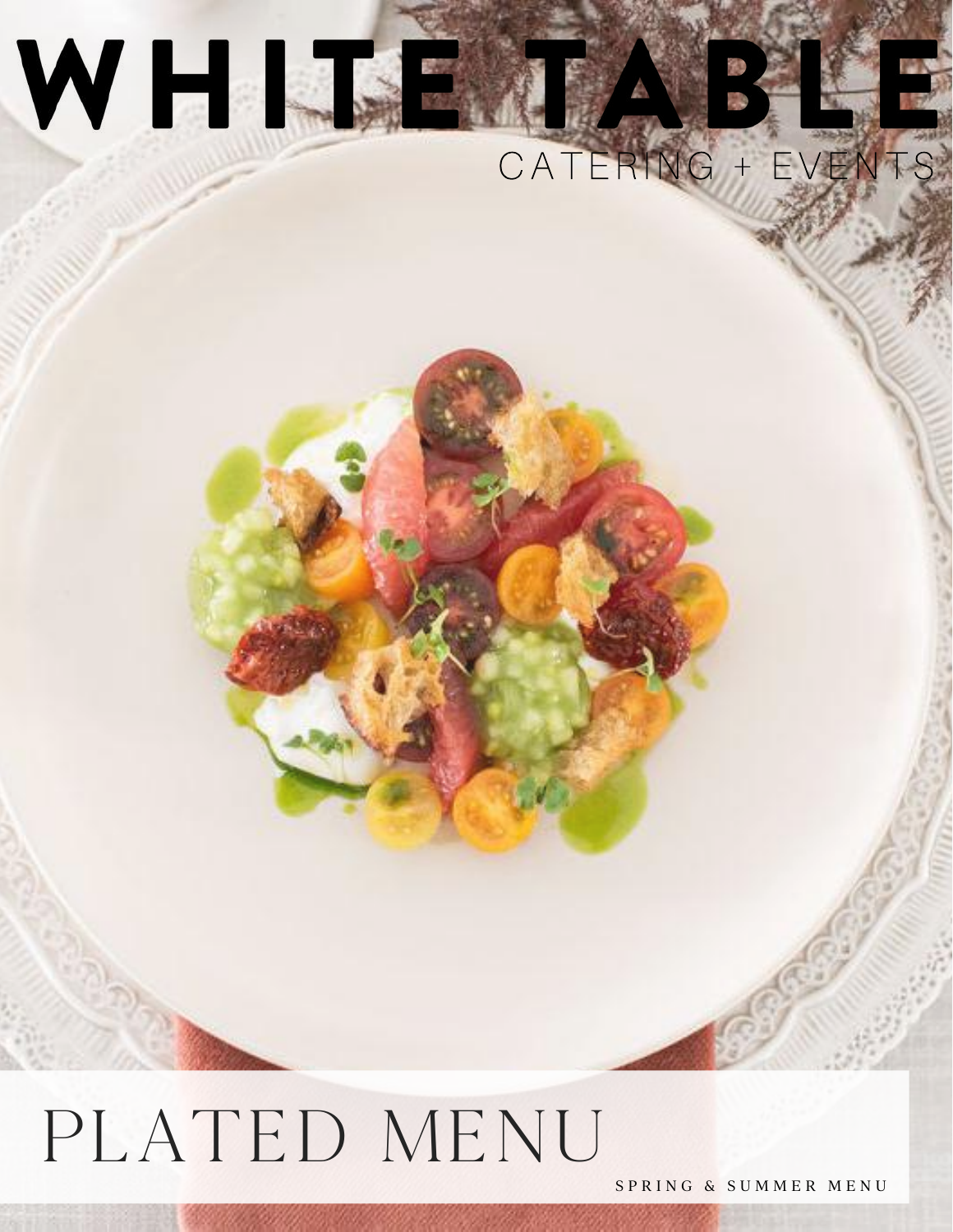

#### *one choice of -*

BREA $\Box$ Specialty Artisan Baguettes V house baked Artisan baguettes, rosemary whipped butter

Foccacia Bread V rosemary, sea salt, extra virgin olive oil, modena balsamic

#### *one choice of -*

Burrata, Grapefruit & Tomato Salad fried sourdough croutons, heirloom cherry tomatoes, cucumber caviar, grapefruit, micro basil, basil oil

# Zucchini & Asparagus Salad

 $\mathord{\Box}$ 

S <sup>A</sup> LAtuscan white beans, thinly shaved zucchini, asparagus ribbons, shaved fennel, haricot blanc, ladolemono, toasted macadamia nuts, poached quails' egg

Carrot & Citrus salad of glazed & roasted carrots, orange segments, beet, cashew crema, pistachio dukkah

#### *one choice of (included in 4 course menu)*

## WOW YOUR GUESTS WITH MINI PLATED DISHES SERVED AT CHEF STATIONS.

#### Pacific Halibut Crudo

dill & burnt lemon broken vinaigrette, citrus supreme, espelette pepper, micro beet, watercress

Spring Vegetable Risotto

beurre noisette, English peas & asparagus, parmesan crumb, pine nuts & pea shoots

#### Wild Mushroom Gnocchi

fricassee of foraged mushrooms, yukon gold potato gnocchi, basil, truffle cream, parmesan

Agnello e Pasta

ALL

PLATE

S <sup>M</sup> artisanal pasta, lamb sausage, lemon zest broccolini, 25 year aged parmesan, olive oil

#### Beef Carpaccio

crusted striploin of beef, bone marrow aioli, garlic chips, pickled shallots, arugula, baguette crisps, parmesan ribbons